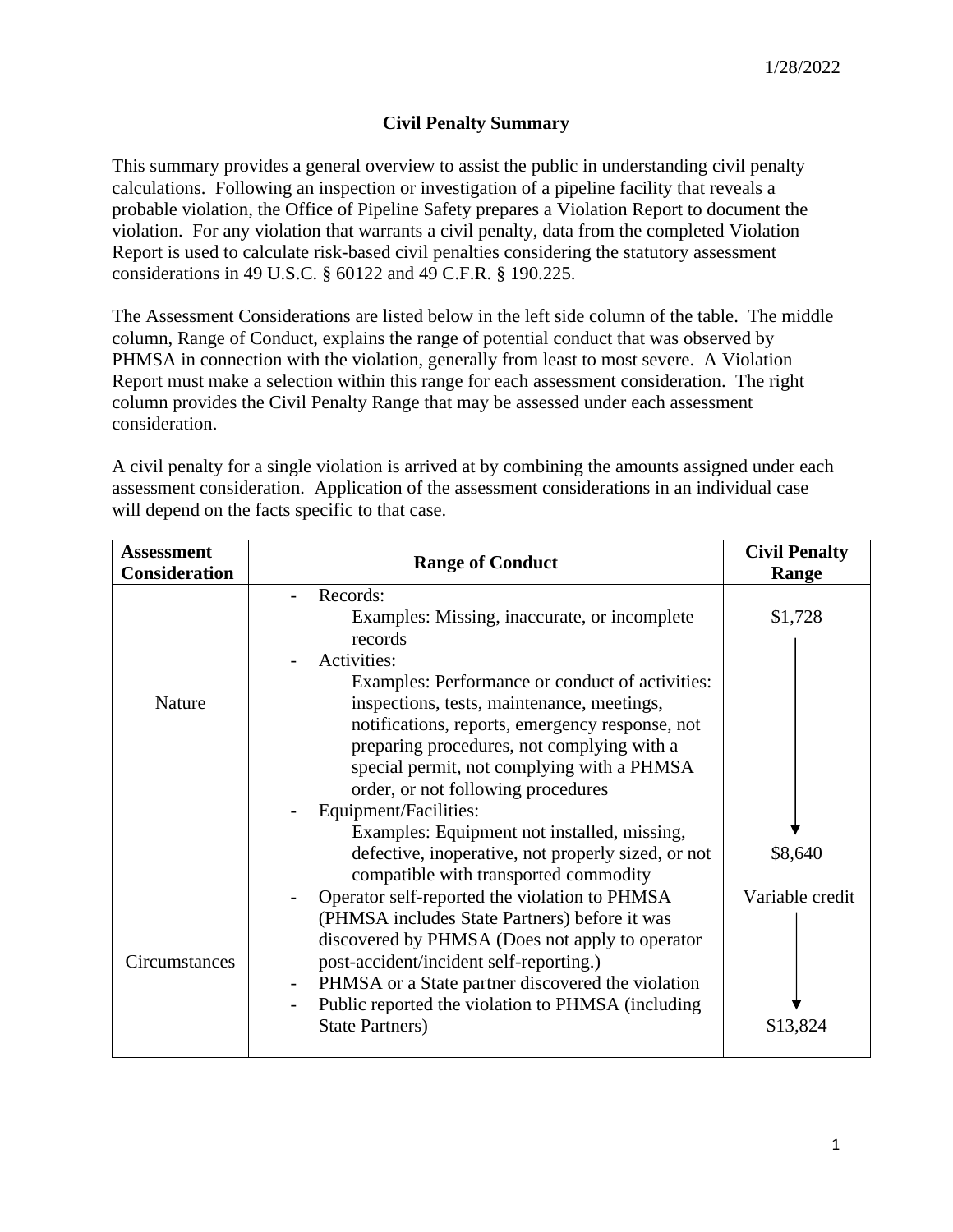| Gravity     | Violation occurred; however, pipeline safety was<br>minimally affected<br>Violation occurred NOT within a HCA or "could<br>affect" HCA, and NOT within an area required to be<br>covered by a gas distribution system integrity<br>management program<br>Violation occurred within a HCA or "could affect"<br>$\overline{\phantom{a}}$<br>HCA, or within an area required to be covered by a<br>gas distribution system integrity management<br>program<br>Violation increased the severity of an<br>$\qquad \qquad -$<br>accident/incident                   | \$1,728      |
|-------------|---------------------------------------------------------------------------------------------------------------------------------------------------------------------------------------------------------------------------------------------------------------------------------------------------------------------------------------------------------------------------------------------------------------------------------------------------------------------------------------------------------------------------------------------------------------|--------------|
|             | Violation was a causal factor in an accident /incident<br>The number of instances of a violation incrementally<br>increases the penalty                                                                                                                                                                                                                                                                                                                                                                                                                       |              |
|             | Accident/Incident Consequences Factor Multipliers for<br>the base penalty applied for any and all assessment<br>considerations:<br>Reportable accident or incident<br>Unintentionally released Gas<br>$\blacksquare$<br>Hazardous Liquid releases                                                                                                                                                                                                                                                                                                             |              |
|             | Hospitalization injuries<br>Fatalities                                                                                                                                                                                                                                                                                                                                                                                                                                                                                                                        | Maximum      |
|             | Based on operator actions before the violation occurred:<br>After the operator found the non-compliance, the<br>operator took documented action to address the<br>cause of the non-compliance, and corrected the non-<br>compliance before PHMSA learned of the violation.<br>(Does not apply for operator Post-accident/incident                                                                                                                                                                                                                             | $-$ \$25,920 |
| Culpability | enforcement actions.)<br>After the operator found the non-compliance, the<br>operator took documented action to address the<br>cause of the non-compliance, and was in the process<br>of correcting the non-compliance before PHMSA<br>learned of the violation. (Does not apply to operator<br>Post-accident/incident enforcement actions.)<br>The operator failed to comply with an applicable<br>requirement.<br>The operator made a deliberate decision not to<br>comply with an applicable requirement.<br>The operator took egregious action (examples: |              |
|             | manipulation of records or reconfiguration of<br>equipment) that evidenced an effort to evade<br>compliance or conceal non-compliance.                                                                                                                                                                                                                                                                                                                                                                                                                        | Maximum      |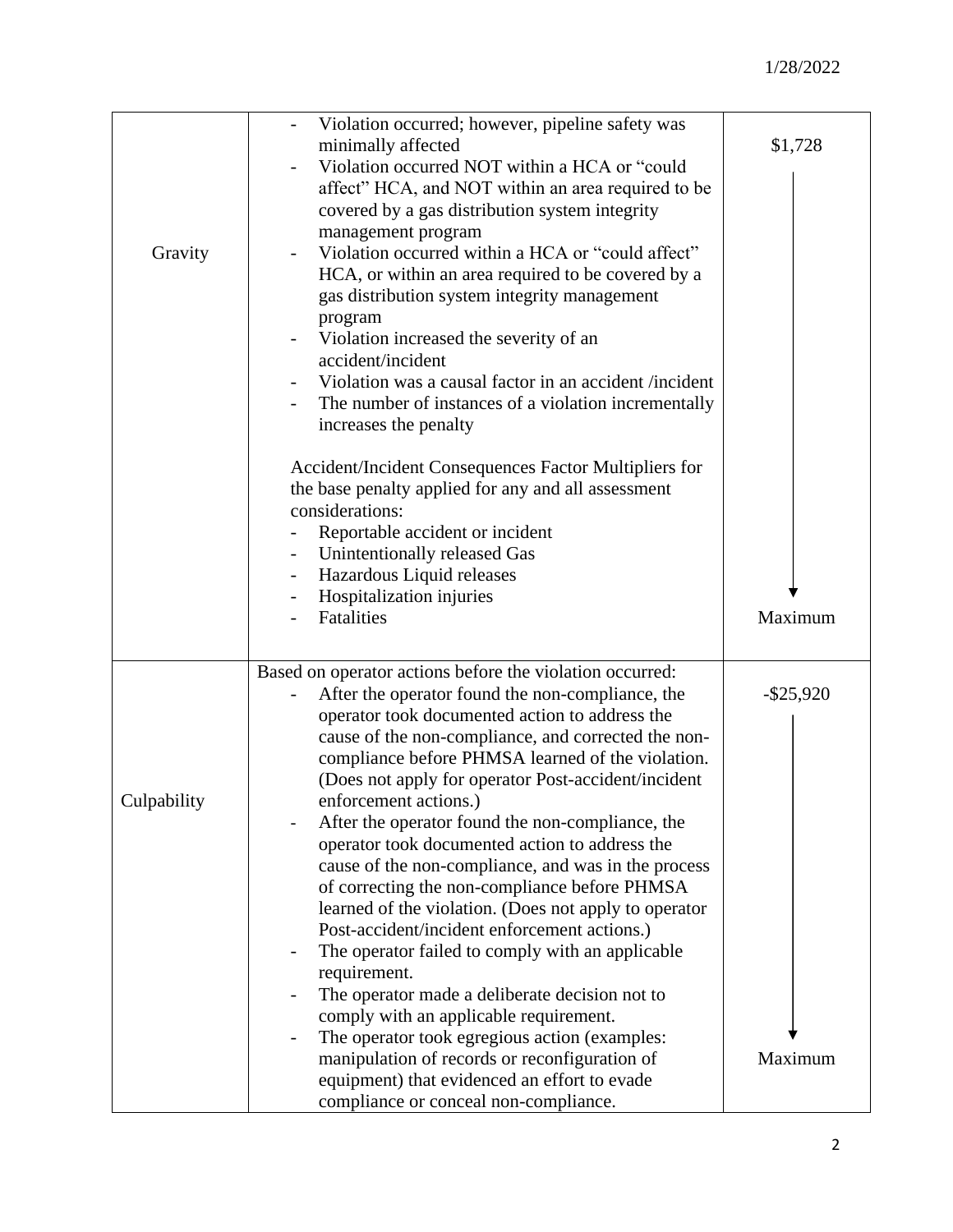| <b>History of Prior</b><br>Offenses                                                                                                 | Prior findings of violation include a civil penalty or<br>compliance order in the five years that precede the date of<br>the Notice. The prior findings of violation may be the same,<br>similar, or different violations.<br>Based on operator actions before PHMSA discovered the<br>violation:<br>The operator had a reasonable justification for its<br>$\overline{\phantom{a}}$<br>non-compliance. (For example, the operator's                                                                                                                                                                                                                                                                                                                                                                 | \$0<br>\$17,280<br>$-$17,280$ |
|-------------------------------------------------------------------------------------------------------------------------------------|------------------------------------------------------------------------------------------------------------------------------------------------------------------------------------------------------------------------------------------------------------------------------------------------------------------------------------------------------------------------------------------------------------------------------------------------------------------------------------------------------------------------------------------------------------------------------------------------------------------------------------------------------------------------------------------------------------------------------------------------------------------------------------------------------|-------------------------------|
| Good Faith                                                                                                                          | interpretation of the requirement was reasonable, or<br>the operator failed to achieve compliance for reasons<br>such as unforeseeable events/conditions that were<br>partly or wholly outside its control.)<br>The operator did not have a reasonable justification<br>for its non-compliance.                                                                                                                                                                                                                                                                                                                                                                                                                                                                                                      | \$0                           |
| <b>Other Matters</b><br>as Justice May<br>Require<br>(Any and all<br>appropriate<br>factors will be<br>applied to the<br>violation) | Examples of individual Other Matters as Justice May<br>Require:<br>Operator's written procedures exceeded a regulatory<br>requirement and the non-compliance was against the<br>requirements of the procedure that exceeded the<br>regulation.<br>Violation of Section 60129, Protection of employees<br>providing pipeline safety information<br>Reporting- Not reporting a known death with a<br>telephonic or accident/incident report; Not reporting<br>a known reportable injury or release >238 bbls in<br>water with a telephonic or accident/incident report;<br>Telephonic or accident/incident report not submitted<br>before PHMSA discovers it was not submitted.<br>Additional penalty for LNG violation per<br>(190.223(c))<br><b>Repeat Violation</b><br>Repeat of a Repeat Violation | $-$17,280$<br>Maximum         |
| Economic<br>Benefit                                                                                                                 | Economic Benefit gained from not complying with the<br>regulation.                                                                                                                                                                                                                                                                                                                                                                                                                                                                                                                                                                                                                                                                                                                                   | Variable<br>addition          |
| Ability to<br>Continue in<br><b>Business</b>                                                                                        | Determination based on additional information that is<br>presented later by operator                                                                                                                                                                                                                                                                                                                                                                                                                                                                                                                                                                                                                                                                                                                 | Variable credit               |

The total civil penalty per violation is calculated based on these assessment considerations and adjusted for the applicable daily and series limit. If a calculated penalty exceeds the maximum amount permitted by statute, the penalty will be reduced by the amount exceeding the cap. As of May 3, 2021, under 49 U.S.C. § 60122 and 49 CFR § 190.223, operators are subject to a civil